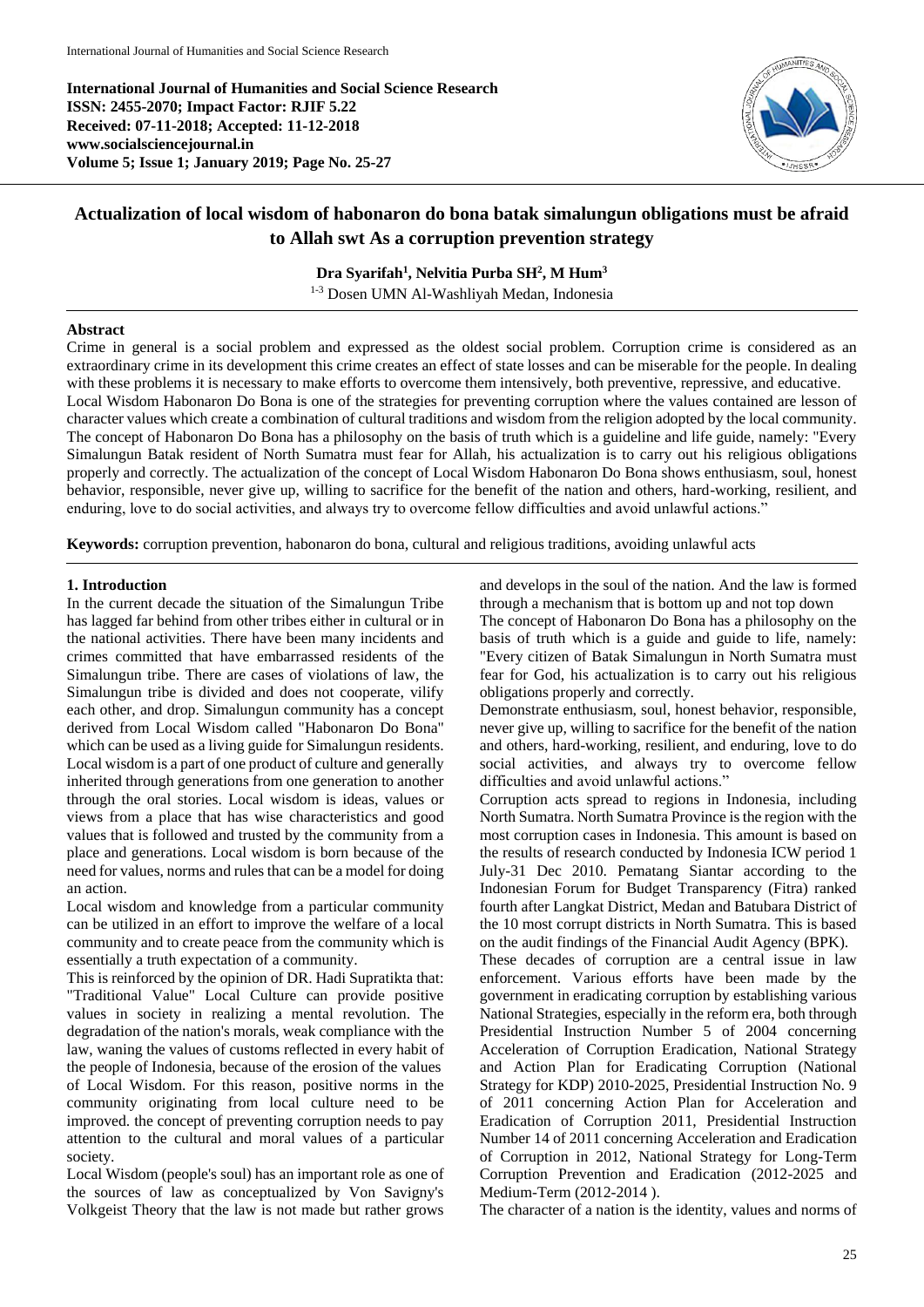life that are the foundation of thinking and acting of a nation. The character of a nation is also a reflection of individuals in a nation's society.

Building a nation's character requires a long time because the character of the nation is a nation's own civilization. At the height of the National Education Day commemoration that took place at the State Palace on 11 May 2010, President Susilo Bambang Yudhoyono delivered a speech related to the character of the Indonesian nation. character building "we have begun to forget the character of the Indonesian nation has begun to be forgotten by the world of education. This is evidenced by the lack of an educational curriculum that is oriented towards noble national character.

Countermeasures for corruption by synergizing enforcement and prevention strategies in line with the results of the United Nations Congress on Prevention, since the 5th congress in 1975 until the 11th Congress in Bangkok April 18-25, 2005, recommending that corruption be overcome with an approach integrally (comprehensive), both preventive, repressive, and educative.

This was corroborated based on the recommendation of the 5th Annual Conference and General Meeting of the International Association of Anti-Corruption Authorities (IAACA) on 22-23 October 2011 in Marrakech Morocco, that tackling corruption in the future should go through a 4 pillar approach, namely: prevention, education, repression, and cooperation.

The concept of "Habonaron Do Bona" can be used as one of the strategies for prevention of corruption in this concept containing the concept of character values to carry out the commands of Religion according to those adopted.

#### **2. Formulation of the problem**

Based on the thoughts described above, the formulation of the problem is as follows:

Is Local Wisdom "Habonaron Do Bona Batak Simalungun North Sumatra be considered as one of the Corruption prevention strategies?

Is the Concept of Local Wisdom "Habonaron Do Bona" Simalungun Batak North Sumatra can be a solution to minimize corruption in North Sumatra in general and in particular Simalungun District through Corruption Prevention

### **3. Discussion**

A. Local Wisdom "Habonaron Do Bona Batak Simalungun North Sumatra is one of the Corruption Prevention Strategies. Wisdom has long been a study in the world of Philosophy. The wisdom of Greek society in the past is indigenous knowledge as happened to people in Indonesia who lived in the countryside about three generations ago. This original knowledge is very useful to regulate human life, either to regulate human relations in a society, human relations with nature or human relations with God. This original knowledge was inherited from generation to generation.

Character formation teaches local wisdom to the young generation. Character is an attitude and way of thinking, behaving and interacting which is a characteristic of an individual in life, acting and working together, both within the family and community.

The Simalungun community is one of six Batak tribes that geographically inhabit the main area of Simalungun. Habonaron Do Bona lesson as a guide to behavior in everyday life.

The values of Habonaron Do Bona in the Simalungun Batak are the things mentioned above containing Life Guidelines, including:

- a) Every behavior of the Simalungun community must fear God, namely Allah SWT. The implementation is to carry out the obligations of the religion well and correctly.
- b) Be honest.
- c) To be responsible
- d) Never give up
- e) Willing to sacrifice for the benefit of the nation and others.
- f) Hard worker, resilient and resistant to testing.
- g) Love to do social activities.
- h) Always try to overcome the difficulties of others and avoid actions that violate the law.

Local wisdom comes from this cultural value with regard to human interaction with God, interaction with nature, and their interactions in society. This means that there are norms, rules and ethics that must be followed by the human being to connect with the Creator to get his blessings. Local Wisdom in relating to the Creator no longer only comes from the cultural traditions of the Original Religion, but has been enriched not to be replaced by our current religion that comes from foreign civilization. The current local wisdom produces a combination of Local Wisdom originating from cultural traditions and the religion adopted by the Simalungun Batak Community.

Local Wisdom Habonaron Do Bona is one of the strategies for corruption prevention considering that the lesson of "Habonaron Do Bona" are lessons containing character values that produced in a combination of cultural traditions and wisdom originating from the religion adopted by the local community. These character elements should be taught systematically in a holistic model of education, especially in the family environment so that by using this method will know goodness, good feeling, and do good and how to feel and love goodness, how in the heart and words that always feel the need for kindness.

The concept of Habonaron Do Bona is one of the philosophies of the ancestors if it is carried out well it will bring happiness of life in this world and the hereafter, because the application of Character Education especially those relating to the Concept of Local Wisdom which contains character values which are inherited from the ancestral culture will making children in Simalungun Regency succeed in Academic and Economic fields so that it can prepare them to become civilized and prosperous humans in the future. As a comparison we can see from prosperous developed countries (China, the United States and Japan). The three countries have the first, second and third world ranks to prosper. Therefore, Simalungun Region which has the concept of "Habonaron Do Bona" can be used as a basis for character building values by preparing civilized and successful young people in his future and as an antidote to anti-corruption strategies in carrying out their daily activities. B. The Concept of Local Wisdom "Habonaron Do Bona" The Simalungun Batak of North Sumatra can be one of solutions to Corruption Prevention."

Based on data compiled by the Legal Aid Institute (LBH) Medan, it was noted that corruption cases increased by 100 percent in 2012, the number of corruption cases in 2011 was 13 cases, while in 2012 it increased to 26 cases. Based on data reported by the Indonesian Transparency Forum for the